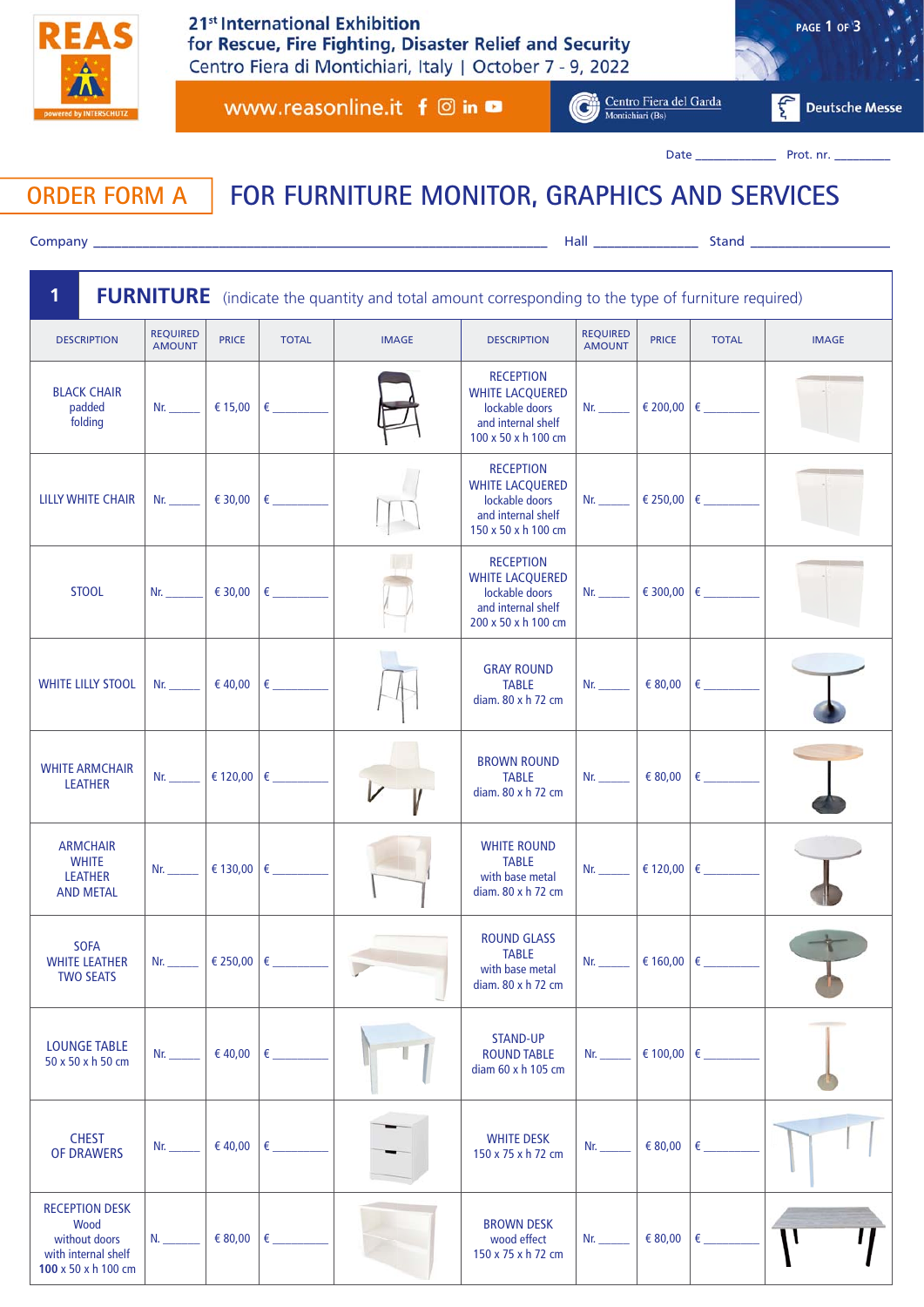

## 21<sup>st</sup> International Exhibition for Rescue, Fire Fighting, Disaster Relief and Security Centro Fiera di Montichiari, Italy | October 7 - 9, 2022

**PAGE 2 OF 3**

www.reasonline.it f @ in **□** 

Centro Fiera del Garda

 $\left| \begin{matrix} C \\ C \end{matrix} \right|$  Deutsche Messe

|                                                                                                  |                                  |                     |                     |              |                                                                                                       |                                                                                                                                                                                                                                | Hall <b>Hall</b> |                             |              |  |
|--------------------------------------------------------------------------------------------------|----------------------------------|---------------------|---------------------|--------------|-------------------------------------------------------------------------------------------------------|--------------------------------------------------------------------------------------------------------------------------------------------------------------------------------------------------------------------------------|------------------|-----------------------------|--------------|--|
| <b>DESCRIPTION</b>                                                                               | <b>REQUIRED</b><br><b>AMOUNT</b> | <b>PRICE</b>        | <b>TOTAL</b>        | <b>IMAGE</b> | <b>DESCRIPTION</b>                                                                                    | <b>REQUIRED</b><br><b>AMOUNT</b>                                                                                                                                                                                               | <b>PRICE</b>     | <b>TOTAL</b>                | <b>IMAGE</b> |  |
| <b>WHITE CUBE</b><br>in water-based wood<br>50 x 50 cm<br>Oh 50 Oh 70<br>Oh 100 cm               | Nr. $\qquad \qquad$              |                     |                     |              | <b>COAT</b><br><b>BACK</b><br>100 x 25 cm                                                             | Nr. $\qquad \qquad$                                                                                                                                                                                                            |                  | $\epsilon$ 40,00 $\epsilon$ |              |  |
| <b>LOW DISPLAY</b><br><b>CABINET</b><br><b>NOT ILLUMINATED</b><br>92 x 46 x h 90 cm<br>with lock | Nr. $\qquad \qquad$              | € 200,00 $\epsilon$ |                     |              | <b>STORAGE</b><br>1 SQM. (1x1)<br><b>WITH DOOR</b><br><b>FOLDING</b>                                  | $Nr$ .                                                                                                                                                                                                                         |                  | € 200,00 €                  |              |  |
| <b>HIGH DISPLAY</b><br><b>CABINET</b><br>ILLUMINATED<br>92 x 46 x h 188 cm<br>with lock          | Nr. $\qquad \qquad$              |                     | € 300,00 $\epsilon$ |              | <b>STORAGE</b><br>1 SQM. (1x1)<br><b>WITH NORMAL</b><br><b>DOOR</b>                                   | Nr. $\qquad$                                                                                                                                                                                                                   |                  | € 250,00 €                  |              |  |
| <b>WHITE LAMINATED</b><br><b>SHELF</b><br>100 x 25 cm                                            | Nr. $\qquad \qquad$              |                     |                     |              | <b>SHELF</b><br><b>METAL</b><br>4 shelves<br>100 x 50<br>x h 250 cm                                   | Nr. $\qquad \qquad$                                                                                                                                                                                                            |                  | € 200,00 $\epsilon$         |              |  |
| <b>WHITE LAMINATED</b><br><b>SHELF</b><br>200 x 25 cm                                            | $Nr$ .                           | € 50,00             |                     |              | <b>LEAFLET</b><br><b>HOLDER</b>                                                                       | Nr. the contract of the contract of the contract of the contract of the contract of the contract of the contract of the contract of the contract of the contract of the contract of the contract of the contract of the contra |                  |                             |              |  |
| <b>FRIDGE</b><br>45 x 45 x h 85 cm                                                               | Nr. $\qquad \qquad$              |                     |                     |              | <b>CARPET</b><br><b>WITH COLOR</b><br><b>CUSTOMIZED</b><br>(with cover                                | SQ.M                                                                                                                                                                                                                           | € 10,00          | $\epsilon$                  |              |  |
| <b>SOCKET</b>                                                                                    | Nr. 1996                         |                     |                     | IJ           | in cellophane)<br><b>COLOR</b>                                                                        |                                                                                                                                                                                                                                |                  |                             |              |  |
| <b>HALOGEN</b><br><b>SPOTLIGHT</b>                                                               | $Nr_{-}$                         | € 50,00             | €                   |              | <b>ADDITIONAL</b><br><b>GRAPHICS</b><br><b>ON STAND FASCIA</b><br>100 x 20 cm<br>(STANDARD EQUIPMENT) | $Nr_{-}$                                                                                                                                                                                                                       | € 40,00          | €                           |              |  |
| <b>TOTAL FURNITURE</b><br>€                                                                      |                                  |                     |                     |              |                                                                                                       |                                                                                                                                                                                                                                |                  |                             |              |  |

**STANDARD EQUIPMENT**  (to be added to exhibition area) **€ 48,00 x sq.m + VAT**  for partecipation form sent **before February 11 (included) € 52,00 x sq.m + VAT**  for partecipation form sent **after February 12** EXAMPLE **STAND 16 SQ.M (4x4)** EXAMPLE **STAND 32 SQ.M (4x8)**